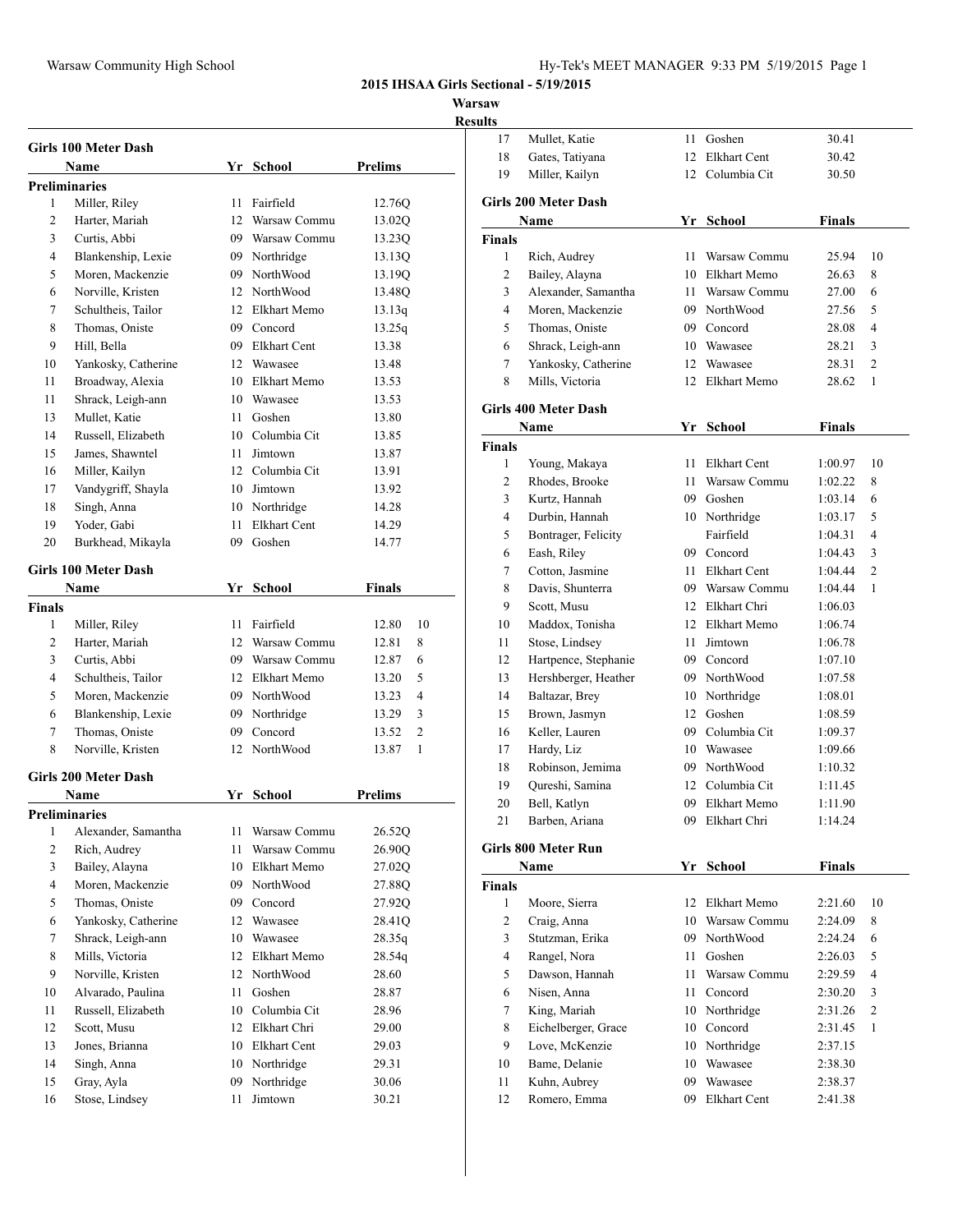**Warsaw**

 $\overline{\phantom{a}}$ 

| r<br>. .<br>ш |
|---------------|
|               |

| Finals …<br>13<br>14   | (Girls 800 Meter Run)<br>Name<br>Place, Tricia | 12 | Yr School<br>Goshen | <b>Finals</b> |                |
|------------------------|------------------------------------------------|----|---------------------|---------------|----------------|
|                        |                                                |    |                     |               |                |
|                        |                                                |    |                     | 2:41.78       |                |
|                        | Trippel, Carleigh                              | 09 | NorthWood           | 2:41.93       |                |
| 15                     | Von Seggern, Morgan                            |    | 12 Columbia Cit     | 2:42.22       |                |
| 16                     | Keller, Lauren                                 |    | 09 Columbia Cit     | 2:43.14       |                |
| 17                     | Morehead, Maddie                               |    | 10 Elkhart Chri     | 2:43.66       |                |
| 18                     | Stidham, Taylor                                | 12 | Fairfield           | 2:43.91       |                |
| 19                     | Cannan, Hope                                   | 11 | Elkhart Memo        | 2:44.41       |                |
| 20                     | Bobeck, Mackenzie                              | 10 | Fairfield           | 2:47.17       |                |
| 21                     | Pedraza, Estella                               | 09 | Elkhart Cent        | 2:50.20       |                |
| 22                     | Dowdy, Madison                                 | 12 | Jimtown             | 2:50.89       |                |
| 23                     | Goss, Melissa                                  |    | 10 Lakeland Chr     | 3:03.08       |                |
|                        | Girls 1600 Meter Run                           |    |                     |               |                |
|                        | Name                                           |    | Yr School           | <b>Finals</b> |                |
| Finals                 |                                                |    |                     |               |                |
| 1                      | Moore, Sierra                                  | 12 | Elkhart Memo        | 5:03.69       | 10             |
| $\overline{c}$         | Beckham, Mia                                   |    | 09 Warsaw Commu     | 5:19.48       | 8              |
| 3                      | Casaletto, Kayla                               |    | 12 Elkhart Chri     | 5:21.02       | 6              |
| 4                      | Nisen, Anna                                    | 11 | Concord             | 5:23.06       | 5              |
| 5                      | Orr, Lauren                                    | 10 | Warsaw Commu        | 5:37.94       | $\overline{4}$ |
| 6                      | Zorn, Elizabeth                                | 10 | Wawasee             | 5:42.64       | 3              |
| 7                      | Henke, Adrienne                                | 12 | Goshen              | 5:44.69       | 2              |
| 8                      | Brown, Bailie                                  | 09 | Columbia Cit        | 5:44.92       | 1              |
| 9                      | Kilmer, Katelyn                                | 11 | Northridge          | 5:45.83       |                |
| 10                     | Harden, Sarah                                  | 12 | Wawasee             | 5:46.87       |                |
| 11                     | Romero, Emma                                   | 09 | <b>Elkhart Cent</b> | 5:52.81       |                |
| 12                     | Jagger, Alissa                                 |    | 09 Columbia Cit     | 6:00.71       |                |
| 13                     | Campbell, Molly                                |    | 09 Northridge       | 6:02.12       |                |
| 14                     | Miller, Madison                                | 11 | Fairfield           | 6:04.65       |                |
| 15                     | Luft, Melissa                                  | 10 | Elkhart Memo        | 6:06.97       |                |
| 16                     | Castillo, Beatriz                              | 12 | Goshen              | 6:11.62       |                |
| 17                     | Howell, Calyn                                  | 10 | Fairfield           | 6:13.59       |                |
| 18                     | Plastow, Heather                               | 09 | Lakeland Chr        | 6:19.92       |                |
| 19                     | Garces, Daniela                                | 09 | Elkhart Cent        | 6:21.41       |                |
| 20                     | McBride, Jamie                                 | 12 | NorthWood           | 6:28.65       |                |
| 21                     | Youngberg, Elaina                              | 09 | Bethany Chri        | 6:31.76       |                |
| 22                     | Reynolds, Lily                                 | 09 | Elkhart Chri        | 6:37.18       |                |
| 23                     | Wilkins, Caitlin                               | 10 | Jimtown             | 7:00.25       |                |
|                        | Girls 3200 Meter Run                           |    |                     |               |                |
|                        | Name                                           |    | Yr School           | <b>Finals</b> |                |
| Finals<br>$\mathbf{1}$ | Miller, Allison                                |    | 10 Warsaw Commu     | 11:26.62      | 10             |
| $\overline{c}$         | Moore, Sierra                                  | 12 | Elkhart Memo        | 11:42.89      | 8              |
| 3                      | Blyly, Morgan                                  | 11 | Northridge          | 11:44.71      | 6              |
| $\overline{4}$         | Yeakey, Hannah                                 | 10 | Bethany Chri        | 11:46.60      | 5              |
| 5                      | Beckham, Mia                                   | 09 | Warsaw Commu        | 12:01.44      | 4              |
| 6                      | Dibley, Amanda                                 | 12 | <b>Elkhart Cent</b> |               | 3              |
| 7                      |                                                |    |                     | 12:09.96      | $\mathfrak{2}$ |
|                        | Smith, Allyse                                  | 10 | Concord             | 12:11.49      |                |
| 8                      | Adams, Mackenzie                               | 09 | Northridge          | 12:22.58      | 1              |
| 9                      | Brown, Bailie                                  | 09 | Columbia Cit        | 12:29.54      |                |
| 10                     | Johnson, Heather                               | 12 | Concord             | 12:35.13      |                |
|                        | Jarvis, Kate                                   |    | NorthWood           | 12:37.01      |                |
| 11<br>12               | Zorn, Elizabeth                                |    | 10 Wawasee          | 12:43.02      |                |

| ШЭ            |                                |      |                                      |                |                |
|---------------|--------------------------------|------|--------------------------------------|----------------|----------------|
| 13            | Perez-Diener, Ariana           | 09   | Goshen                               | 12:48.21       |                |
| 14            | Graves, Kirsten                |      | 10 Goshen                            | 13:23.94       |                |
| 15            | Dibley, Stacy                  |      | 09 Elkhart Cent                      | 13:47.72       |                |
| 16            | Luft, Melissa                  |      | 10 Elkhart Memo                      | 13:59.29       |                |
| 17            | Rubrake, Karinna               | 11 - | Columbia Cit                         | 15:01.61       |                |
|               |                                |      |                                      |                |                |
|               | <b>Girls 100 Meter Hurdles</b> |      | Yr School                            | <b>Prelims</b> |                |
|               | Name<br><b>Preliminaries</b>   |      |                                      |                |                |
| 1             | Miller, Jessica                | 11   | Fairfield                            | 15.84Q         |                |
| 2             | Gottfried, Abigail             |      | 12 Columbia Cit                      | 16.62Q         |                |
| 3             | Williams, Aleiyah              | 11 - | Elkhart Cent                         | 16.88Q         |                |
| 4             | Swartz, Shelby                 |      | 12 Wawasee                           | 16.67Q         |                |
| 5             |                                |      | 12 Concord                           |                |                |
|               | Bonfiglio, Ciana               |      |                                      | 16.71Q         |                |
| 6<br>7        | Wargo, Emily                   | 11 - | 09 Northridge<br><b>Elkhart Cent</b> | 17.39Q         |                |
|               | Markel, Morgan                 |      |                                      | 17.28q         |                |
| 8             | Wigent, Jayla                  |      | 10 Columbia Cit                      | 17.34q         |                |
| 9             | Swartz, Kelsey                 |      | 10 Wawasee                           | 17.51          |                |
| 10            | Salazar, Marisela              |      | 12 Goshen                            | 17.84          |                |
| 11            | Day, Alexie                    |      | 09 Warsaw Commu                      | 18.19          |                |
| 12            | Mikel, Taylor                  |      | 09 Jimtown                           | 18.33          |                |
| 13            | Dahlman, Rylee                 |      | 10 Northridge                        | 18.42          |                |
| 14            | Peete, Sierra                  |      | 09 Elkhart Memo                      | 18.52          |                |
| 15            | Flickinger, Nicole             |      | 10 NorthWood                         | 18.76          |                |
| 16            | Gerber, Natalie                |      | 09 NorthWood                         | 18.86          |                |
| 17            | Hernandez-walton, Karla        |      | 09 Goshen                            | 19.46          |                |
| 18            | Adams, Natalie                 | 10   | Jimtown                              | 20.80          |                |
|               | <b>Girls 100 Meter Hurdles</b> |      |                                      |                |                |
|               | Name                           |      | Yr School                            | <b>Finals</b>  |                |
| <b>Finals</b> |                                |      |                                      |                |                |
| $\mathbf{1}$  | Gottfried, Abigail             | 12   | Columbia Cit                         | 15.93          | 10             |
| 2             | Miller, Jessica                | 11 - | Fairfield                            | 15.95          | 8              |
| 3             | Williams, Aleiyah              | 11   | Elkhart Cent                         | 16.39          | 6              |
| 4             | Swartz, Shelby                 |      | 12 Wawasee                           | 16.54          | 5              |
| 5             | Wargo, Emily                   |      | 09 Northridge                        | 17.22          | 4              |
| 6             | Wigent, Jayla                  |      | 10 Columbia Cit                      | 17.53          | 3              |
| 7             | Markel, Morgan                 | 11   | Elkhart Cent                         | 19.30          | $\overline{c}$ |
| ---           | Bonfiglio, Ciana               | 12   | Concord                              | DQ             |                |
|               | <b>Girls 300 Meter Hurdles</b> |      |                                      |                |                |
|               | Name                           | Yr   | School                               | <b>Finals</b>  |                |
| <b>Finals</b> |                                |      |                                      |                |                |
| $\mathbf{1}$  | Eckert, Nicole                 | 12   | Warsaw Commu                         | 45.87          | 10             |
| 2             | Bailey, Alayna                 | 10   | Elkhart Memo                         | 49.24          | 8              |
| 3             | Lamle, Hannah-Marie            | 09   | Wawasee                              | 49.29          | 6              |
| 4             | Kissinger, Jillian             | 09   | Goshen                               | 49.31          | 5              |
| 5             | Lemon, Rebecca                 | 11   | Warsaw Commu                         | 49.43          | 4              |
| 6             | Markel, Morgan                 | 11   | <b>Elkhart Cent</b>                  | 50.26          | 3              |
| 7             | Blankenship, Lexie             | 09   | Northridge                           | 50.68          | 2              |
| 8             | Wargo, Emily                   | 09   | Northridge                           | 52.29          | 1              |
| 9             | Gerber, Natalie                |      | 09 NorthWood                         | 53.31          |                |
| 10            | Flickinger, Nicole             |      | 10 NorthWood                         | 53.46          |                |
| 11            | Zelaya, Rachel                 | 10   | Elkhart Cent                         | 54.01          |                |
|               |                                |      |                                      |                |                |

 Peete, Sierra 09 Elkhart Memo 54.12 Goss, Melissa 10 Lakeland Chr 54.55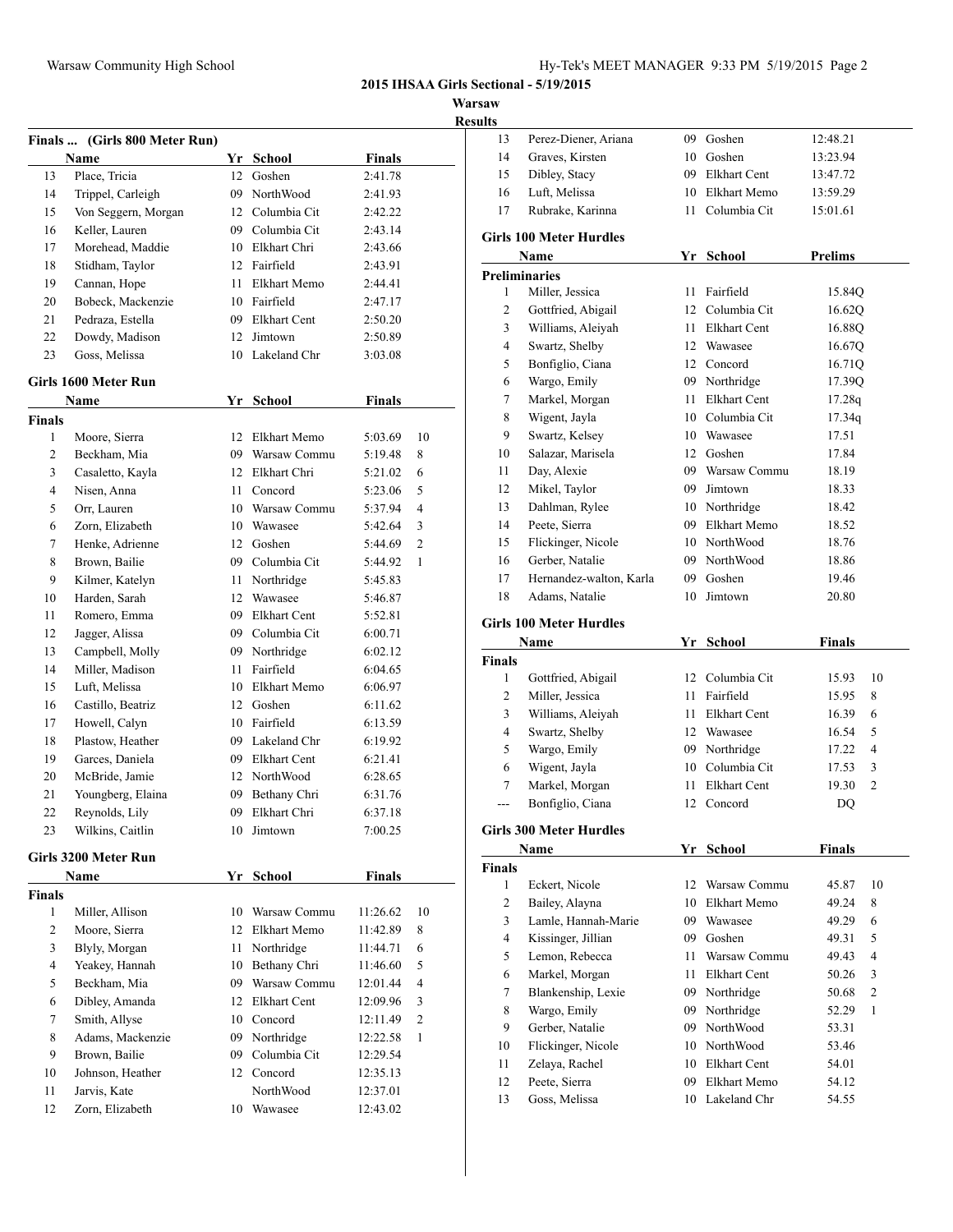**Warsaw Results**<br>**Results**<br>10

| <b>Finals</b> | (Girls 300 Meter Hurdles)<br>Name                   |      | Yr School                                    | <b>Finals</b> |    |
|---------------|-----------------------------------------------------|------|----------------------------------------------|---------------|----|
| 14            | Russell, Elizabeth                                  | 10   | Columbia Cit                                 | 56.29         |    |
| 15            | Mikel, Taylor                                       | 09   | Jimtown                                      | 57.12         |    |
| 16            | Lancaster, Sarah                                    | 11 - | Wawasee                                      | 57.24         |    |
| 17            | Salazar, Marisela                                   |      | 12 Goshen                                    | 57.64         |    |
| 18            | Adams, Natalie                                      | 10   | Jimtown                                      | 1:02.54       |    |
|               | Girls 4x100 Meter Relay                             |      |                                              |               |    |
|               | Team                                                |      | <b>Relay</b>                                 | <b>Finals</b> |    |
| <b>Finals</b> |                                                     |      |                                              |               |    |
| 1             | Warsaw Community                                    |      |                                              | 49.64         | 10 |
|               | 1) Harter, Mariah 12                                |      | 2) Alexander, Samantha 11                    |               |    |
|               | 3) Curtis, Abbi 09                                  |      | 4) Rich, Audrey 11                           |               |    |
|               | 5) Armey, Raina 09                                  |      | 6) Davis, Shunterra 09                       |               |    |
| 2             | Fairfield                                           |      |                                              | 50.34         | 8  |
|               | 1) Armbruster, Chloe 11                             |      | 2) Miller, Riley 11                          |               |    |
|               | 3) Lau, Cierra 10                                   |      | 4) Miller, Jessica 11                        |               |    |
|               | 5) Kitson, Brittany 12                              |      | 6) Sceniak, Winifred 10                      |               |    |
| 3             | <b>Elkhart Memorial</b>                             |      |                                              | 51.20         | 6  |
|               | 1) Barhams, Kiesha 09                               |      | 2) Schultheis, Tailor 12                     |               |    |
|               | 3) Mills, Victoria 12                               |      | 4) Bailey, Alayna 10                         |               |    |
|               | 5) Hardy, Sierra 09                                 |      | 6) Broadway, Alexia 10                       |               |    |
|               | 7) Peete, Sierra 09                                 |      | 8) Curry, McKenna 09                         |               |    |
| 4             | Concord                                             |      |                                              | 52.00         | 5  |
|               | 1) Bonfiglio, Ciana 12                              |      | 2) Thomas, Oniste 09                         |               |    |
|               | 3) Buchanan, Casey 11                               |      | 4) DeFreese, Mariah 11                       |               |    |
|               | 5) Templeton, Keshawna 09                           |      |                                              |               |    |
| 5             | Columbia City                                       |      |                                              | 52.42         | 4  |
|               | 1) Green, Molly 11                                  |      | 2) Cormany, Elise 10                         |               |    |
|               | 3) Decker, Regan 11                                 |      | 4) Wappes, Hannah 11                         |               |    |
|               | 5) Miller, Kailyn 12                                |      | 6) Russell, Elizabeth 10                     |               |    |
|               | 7) Gottfried, Abigail 12                            |      | 8) Wigent, Jayla 10                          |               |    |
| 6             | <b>Elkhart Central</b>                              |      |                                              | 52.75         | 3  |
|               | 1) Hill, Bella 09                                   |      | 2) Palmer, Anndrea 11                        |               |    |
|               | 3) Gates, Tatiyana 12                               |      | 4) Williams, Aleiyah 11                      |               |    |
|               | 5) Waters, Kenadi 10                                |      | 6) Markel, Morgan 11                         |               |    |
|               | 7) Yoder, Gabi 11                                   |      |                                              |               |    |
| 7             | Wawasee                                             |      |                                              | 52.92         | 2  |
|               | 1) Shrack, Leigh-ann 10                             |      | 2) Janda, Skylar 10                          |               |    |
|               | 3) Lancaster, Sarah 11                              |      | 4) Yankosky, Catherine 12                    |               |    |
|               | 5) Gill, Adriene 09                                 |      | 6) Swartz, Shelby 12                         |               |    |
|               | 7) Kuhn, Aubrey 09                                  |      |                                              |               |    |
| 8             | Jimtown                                             |      |                                              | 53.29         | 1  |
|               | 1) Burkholder, Julie 09                             |      | 2) James, Shawntel 11                        |               |    |
|               | 3) Brooks, Kelly 11                                 |      | 4) Vandygriff, Shayla 10                     |               |    |
|               | 5) Stose, Lindsey 11                                |      | 6) Davis, Ally 10                            |               |    |
| 9             | Goshen                                              |      |                                              | 54.17         |    |
|               |                                                     |      |                                              |               |    |
|               | 1) Mullet, Katie 11                                 |      | 2) Yoder, Brianna 12                         |               |    |
|               | 3) Alvarado, Paulina 11<br>5) Capuchino, Morelia 11 |      | 4) Bustos, Jenny 11<br>6) Nozile, Douchee 10 |               |    |
|               |                                                     |      |                                              |               |    |

| <b>NorthWood</b>        | 54.68                                                                                                                                                                                                                                                                                                                                                                                                                                                                                                                                                                                                                                                                                                                                                                                                                                                                                                |                                                                                                                                                                                                                                                                                                                                                                                                                                                                                                                                                                                                                                                                                                                                                                                                               |
|-------------------------|------------------------------------------------------------------------------------------------------------------------------------------------------------------------------------------------------------------------------------------------------------------------------------------------------------------------------------------------------------------------------------------------------------------------------------------------------------------------------------------------------------------------------------------------------------------------------------------------------------------------------------------------------------------------------------------------------------------------------------------------------------------------------------------------------------------------------------------------------------------------------------------------------|---------------------------------------------------------------------------------------------------------------------------------------------------------------------------------------------------------------------------------------------------------------------------------------------------------------------------------------------------------------------------------------------------------------------------------------------------------------------------------------------------------------------------------------------------------------------------------------------------------------------------------------------------------------------------------------------------------------------------------------------------------------------------------------------------------------|
| 1) Norville, Kristen 12 | 2) Trenshaw, Taitlyn 10                                                                                                                                                                                                                                                                                                                                                                                                                                                                                                                                                                                                                                                                                                                                                                                                                                                                              |                                                                                                                                                                                                                                                                                                                                                                                                                                                                                                                                                                                                                                                                                                                                                                                                               |
| 3) Holmes, Karen 12     | 4) Moren, Mackenzie 09                                                                                                                                                                                                                                                                                                                                                                                                                                                                                                                                                                                                                                                                                                                                                                                                                                                                               |                                                                                                                                                                                                                                                                                                                                                                                                                                                                                                                                                                                                                                                                                                                                                                                                               |
| 5) Richner, Madison 09  | 6) Robinson, Jemima 09                                                                                                                                                                                                                                                                                                                                                                                                                                                                                                                                                                                                                                                                                                                                                                                                                                                                               |                                                                                                                                                                                                                                                                                                                                                                                                                                                                                                                                                                                                                                                                                                                                                                                                               |
| 7) Thrams, Kristyna 09  |                                                                                                                                                                                                                                                                                                                                                                                                                                                                                                                                                                                                                                                                                                                                                                                                                                                                                                      |                                                                                                                                                                                                                                                                                                                                                                                                                                                                                                                                                                                                                                                                                                                                                                                                               |
| Northridge              | 54.99                                                                                                                                                                                                                                                                                                                                                                                                                                                                                                                                                                                                                                                                                                                                                                                                                                                                                                |                                                                                                                                                                                                                                                                                                                                                                                                                                                                                                                                                                                                                                                                                                                                                                                                               |
| 1) Cook, Hannah 10      | 2) Gray, Ayla 09                                                                                                                                                                                                                                                                                                                                                                                                                                                                                                                                                                                                                                                                                                                                                                                                                                                                                     |                                                                                                                                                                                                                                                                                                                                                                                                                                                                                                                                                                                                                                                                                                                                                                                                               |
| 3) Singh, Anna 10       | 4) Smith, Crystal 10                                                                                                                                                                                                                                                                                                                                                                                                                                                                                                                                                                                                                                                                                                                                                                                                                                                                                 |                                                                                                                                                                                                                                                                                                                                                                                                                                                                                                                                                                                                                                                                                                                                                                                                               |
| 5) Lantz, Morgan 10     | 6) Nevills, Deanna 09                                                                                                                                                                                                                                                                                                                                                                                                                                                                                                                                                                                                                                                                                                                                                                                                                                                                                |                                                                                                                                                                                                                                                                                                                                                                                                                                                                                                                                                                                                                                                                                                                                                                                                               |
| Girls 4x400 Meter Relay |                                                                                                                                                                                                                                                                                                                                                                                                                                                                                                                                                                                                                                                                                                                                                                                                                                                                                                      |                                                                                                                                                                                                                                                                                                                                                                                                                                                                                                                                                                                                                                                                                                                                                                                                               |
| Team                    | Finals<br>Relay                                                                                                                                                                                                                                                                                                                                                                                                                                                                                                                                                                                                                                                                                                                                                                                                                                                                                      |                                                                                                                                                                                                                                                                                                                                                                                                                                                                                                                                                                                                                                                                                                                                                                                                               |
|                         |                                                                                                                                                                                                                                                                                                                                                                                                                                                                                                                                                                                                                                                                                                                                                                                                                                                                                                      |                                                                                                                                                                                                                                                                                                                                                                                                                                                                                                                                                                                                                                                                                                                                                                                                               |
|                         |                                                                                                                                                                                                                                                                                                                                                                                                                                                                                                                                                                                                                                                                                                                                                                                                                                                                                                      | 10                                                                                                                                                                                                                                                                                                                                                                                                                                                                                                                                                                                                                                                                                                                                                                                                            |
|                         |                                                                                                                                                                                                                                                                                                                                                                                                                                                                                                                                                                                                                                                                                                                                                                                                                                                                                                      |                                                                                                                                                                                                                                                                                                                                                                                                                                                                                                                                                                                                                                                                                                                                                                                                               |
|                         |                                                                                                                                                                                                                                                                                                                                                                                                                                                                                                                                                                                                                                                                                                                                                                                                                                                                                                      |                                                                                                                                                                                                                                                                                                                                                                                                                                                                                                                                                                                                                                                                                                                                                                                                               |
|                         |                                                                                                                                                                                                                                                                                                                                                                                                                                                                                                                                                                                                                                                                                                                                                                                                                                                                                                      |                                                                                                                                                                                                                                                                                                                                                                                                                                                                                                                                                                                                                                                                                                                                                                                                               |
|                         |                                                                                                                                                                                                                                                                                                                                                                                                                                                                                                                                                                                                                                                                                                                                                                                                                                                                                                      |                                                                                                                                                                                                                                                                                                                                                                                                                                                                                                                                                                                                                                                                                                                                                                                                               |
|                         |                                                                                                                                                                                                                                                                                                                                                                                                                                                                                                                                                                                                                                                                                                                                                                                                                                                                                                      | 8                                                                                                                                                                                                                                                                                                                                                                                                                                                                                                                                                                                                                                                                                                                                                                                                             |
|                         |                                                                                                                                                                                                                                                                                                                                                                                                                                                                                                                                                                                                                                                                                                                                                                                                                                                                                                      |                                                                                                                                                                                                                                                                                                                                                                                                                                                                                                                                                                                                                                                                                                                                                                                                               |
|                         |                                                                                                                                                                                                                                                                                                                                                                                                                                                                                                                                                                                                                                                                                                                                                                                                                                                                                                      |                                                                                                                                                                                                                                                                                                                                                                                                                                                                                                                                                                                                                                                                                                                                                                                                               |
|                         |                                                                                                                                                                                                                                                                                                                                                                                                                                                                                                                                                                                                                                                                                                                                                                                                                                                                                                      |                                                                                                                                                                                                                                                                                                                                                                                                                                                                                                                                                                                                                                                                                                                                                                                                               |
|                         |                                                                                                                                                                                                                                                                                                                                                                                                                                                                                                                                                                                                                                                                                                                                                                                                                                                                                                      |                                                                                                                                                                                                                                                                                                                                                                                                                                                                                                                                                                                                                                                                                                                                                                                                               |
|                         |                                                                                                                                                                                                                                                                                                                                                                                                                                                                                                                                                                                                                                                                                                                                                                                                                                                                                                      | 6                                                                                                                                                                                                                                                                                                                                                                                                                                                                                                                                                                                                                                                                                                                                                                                                             |
|                         |                                                                                                                                                                                                                                                                                                                                                                                                                                                                                                                                                                                                                                                                                                                                                                                                                                                                                                      |                                                                                                                                                                                                                                                                                                                                                                                                                                                                                                                                                                                                                                                                                                                                                                                                               |
|                         |                                                                                                                                                                                                                                                                                                                                                                                                                                                                                                                                                                                                                                                                                                                                                                                                                                                                                                      |                                                                                                                                                                                                                                                                                                                                                                                                                                                                                                                                                                                                                                                                                                                                                                                                               |
|                         |                                                                                                                                                                                                                                                                                                                                                                                                                                                                                                                                                                                                                                                                                                                                                                                                                                                                                                      |                                                                                                                                                                                                                                                                                                                                                                                                                                                                                                                                                                                                                                                                                                                                                                                                               |
|                         |                                                                                                                                                                                                                                                                                                                                                                                                                                                                                                                                                                                                                                                                                                                                                                                                                                                                                                      | 5                                                                                                                                                                                                                                                                                                                                                                                                                                                                                                                                                                                                                                                                                                                                                                                                             |
|                         |                                                                                                                                                                                                                                                                                                                                                                                                                                                                                                                                                                                                                                                                                                                                                                                                                                                                                                      |                                                                                                                                                                                                                                                                                                                                                                                                                                                                                                                                                                                                                                                                                                                                                                                                               |
|                         |                                                                                                                                                                                                                                                                                                                                                                                                                                                                                                                                                                                                                                                                                                                                                                                                                                                                                                      |                                                                                                                                                                                                                                                                                                                                                                                                                                                                                                                                                                                                                                                                                                                                                                                                               |
|                         |                                                                                                                                                                                                                                                                                                                                                                                                                                                                                                                                                                                                                                                                                                                                                                                                                                                                                                      |                                                                                                                                                                                                                                                                                                                                                                                                                                                                                                                                                                                                                                                                                                                                                                                                               |
|                         |                                                                                                                                                                                                                                                                                                                                                                                                                                                                                                                                                                                                                                                                                                                                                                                                                                                                                                      |                                                                                                                                                                                                                                                                                                                                                                                                                                                                                                                                                                                                                                                                                                                                                                                                               |
|                         |                                                                                                                                                                                                                                                                                                                                                                                                                                                                                                                                                                                                                                                                                                                                                                                                                                                                                                      | 4                                                                                                                                                                                                                                                                                                                                                                                                                                                                                                                                                                                                                                                                                                                                                                                                             |
|                         |                                                                                                                                                                                                                                                                                                                                                                                                                                                                                                                                                                                                                                                                                                                                                                                                                                                                                                      |                                                                                                                                                                                                                                                                                                                                                                                                                                                                                                                                                                                                                                                                                                                                                                                                               |
|                         |                                                                                                                                                                                                                                                                                                                                                                                                                                                                                                                                                                                                                                                                                                                                                                                                                                                                                                      |                                                                                                                                                                                                                                                                                                                                                                                                                                                                                                                                                                                                                                                                                                                                                                                                               |
|                         |                                                                                                                                                                                                                                                                                                                                                                                                                                                                                                                                                                                                                                                                                                                                                                                                                                                                                                      |                                                                                                                                                                                                                                                                                                                                                                                                                                                                                                                                                                                                                                                                                                                                                                                                               |
|                         |                                                                                                                                                                                                                                                                                                                                                                                                                                                                                                                                                                                                                                                                                                                                                                                                                                                                                                      |                                                                                                                                                                                                                                                                                                                                                                                                                                                                                                                                                                                                                                                                                                                                                                                                               |
|                         |                                                                                                                                                                                                                                                                                                                                                                                                                                                                                                                                                                                                                                                                                                                                                                                                                                                                                                      | 3                                                                                                                                                                                                                                                                                                                                                                                                                                                                                                                                                                                                                                                                                                                                                                                                             |
|                         |                                                                                                                                                                                                                                                                                                                                                                                                                                                                                                                                                                                                                                                                                                                                                                                                                                                                                                      |                                                                                                                                                                                                                                                                                                                                                                                                                                                                                                                                                                                                                                                                                                                                                                                                               |
|                         |                                                                                                                                                                                                                                                                                                                                                                                                                                                                                                                                                                                                                                                                                                                                                                                                                                                                                                      |                                                                                                                                                                                                                                                                                                                                                                                                                                                                                                                                                                                                                                                                                                                                                                                                               |
|                         |                                                                                                                                                                                                                                                                                                                                                                                                                                                                                                                                                                                                                                                                                                                                                                                                                                                                                                      |                                                                                                                                                                                                                                                                                                                                                                                                                                                                                                                                                                                                                                                                                                                                                                                                               |
|                         |                                                                                                                                                                                                                                                                                                                                                                                                                                                                                                                                                                                                                                                                                                                                                                                                                                                                                                      |                                                                                                                                                                                                                                                                                                                                                                                                                                                                                                                                                                                                                                                                                                                                                                                                               |
|                         |                                                                                                                                                                                                                                                                                                                                                                                                                                                                                                                                                                                                                                                                                                                                                                                                                                                                                                      | 2                                                                                                                                                                                                                                                                                                                                                                                                                                                                                                                                                                                                                                                                                                                                                                                                             |
|                         |                                                                                                                                                                                                                                                                                                                                                                                                                                                                                                                                                                                                                                                                                                                                                                                                                                                                                                      |                                                                                                                                                                                                                                                                                                                                                                                                                                                                                                                                                                                                                                                                                                                                                                                                               |
|                         |                                                                                                                                                                                                                                                                                                                                                                                                                                                                                                                                                                                                                                                                                                                                                                                                                                                                                                      |                                                                                                                                                                                                                                                                                                                                                                                                                                                                                                                                                                                                                                                                                                                                                                                                               |
|                         |                                                                                                                                                                                                                                                                                                                                                                                                                                                                                                                                                                                                                                                                                                                                                                                                                                                                                                      |                                                                                                                                                                                                                                                                                                                                                                                                                                                                                                                                                                                                                                                                                                                                                                                                               |
|                         |                                                                                                                                                                                                                                                                                                                                                                                                                                                                                                                                                                                                                                                                                                                                                                                                                                                                                                      | 1                                                                                                                                                                                                                                                                                                                                                                                                                                                                                                                                                                                                                                                                                                                                                                                                             |
|                         |                                                                                                                                                                                                                                                                                                                                                                                                                                                                                                                                                                                                                                                                                                                                                                                                                                                                                                      |                                                                                                                                                                                                                                                                                                                                                                                                                                                                                                                                                                                                                                                                                                                                                                                                               |
|                         |                                                                                                                                                                                                                                                                                                                                                                                                                                                                                                                                                                                                                                                                                                                                                                                                                                                                                                      |                                                                                                                                                                                                                                                                                                                                                                                                                                                                                                                                                                                                                                                                                                                                                                                                               |
|                         |                                                                                                                                                                                                                                                                                                                                                                                                                                                                                                                                                                                                                                                                                                                                                                                                                                                                                                      |                                                                                                                                                                                                                                                                                                                                                                                                                                                                                                                                                                                                                                                                                                                                                                                                               |
| 7) Robinson, Jemima 09  | 8) McCoy, Grace 09                                                                                                                                                                                                                                                                                                                                                                                                                                                                                                                                                                                                                                                                                                                                                                                                                                                                                   |                                                                                                                                                                                                                                                                                                                                                                                                                                                                                                                                                                                                                                                                                                                                                                                                               |
|                         | <b>Finals</b><br>Warsaw Community<br>1) Eckert, Nicole 12<br>3) Brown, Jazzmine 12<br>5) Messenger, Joelle 09<br>7) Alexander, Samantha 11<br>Columbia City<br>1) Decker, Regan 11<br>3) Green, Molly 11<br>5) Qureshi, Samina 12<br>7) Keller, Lauren 09<br><b>Elkhart Central</b><br>1) Markel, Morgan 11<br>3) Jones, Brianna 10<br>5) Palmer, Anndrea 11<br>7) Yoder, Gabi 11<br>Concord<br>1) Buchanan, Casey 11<br>3) Eash, Riley 09<br>5) Eichelberger, Grace 10<br>7) Iavagnilio, Sage 09<br>Goshen<br>1) Kurtz, Hannah 09<br>3) Kissinger, Jillian 09<br>5) Minier, Jenna 12<br>7) Brown, Jasmyn 12<br>Northridge<br>1) Blankenship, Lexie 09<br>3) Durbin, Hannah 10<br>5) Gray, Ayla 09<br>7) Singh, Anna 10<br>Fairfield<br>1) Zook, Alyssa 11<br>3) Armbruster, Chloe 11<br>5) Lau, Cierra 10<br>NorthWood<br>1) Trenshaw, Taitlyn 10<br>3) Feller, Olivia 09<br>5) Moren, Mackenzie 09 | 8) Hershberger, Azure 10<br>4:09.63<br>2) Rhodes, Brooke 11<br>4) Rich, Audrey 11<br>6) Davis, Shunterra 09<br>8) Worrell, Tennie 12<br>4:12.77<br>2) Wappes, Hannah 11<br>4) Cormany, Elise 10<br>6) Von Seggern, Morgan 12<br>4:15.11<br>2) Cotton, Jasmine 11<br>4) Young, Makaya 11<br>6) Weiland, Megan 09<br>8) Dibley, Amanda 12<br>4:15.71<br>2) Bonfiglio, Ciana 12<br>4) DeFreese, Mariah 11<br>6) Hartpence, Stephanie 09<br>4:18.09<br>2) Henke, Adrienne 12<br>4) Rangel, Nora 11<br>6) Place, Tricia 12<br>8) Sanchez, Ashley 09<br>4:19.79<br>2) Smith, Crystal 10<br>4) King, Mariah 10<br>6) Campbell, Molly 09<br>8) Baltazar, Brey 10<br>4:26.36<br>2) Chupp, Cheyenne<br>4) Bontrager, Felicity<br>4:29.55<br>2) Flickinger, Nicole 10<br>4) Gerber, Natalie 09<br>6) Richner, Madison 09 |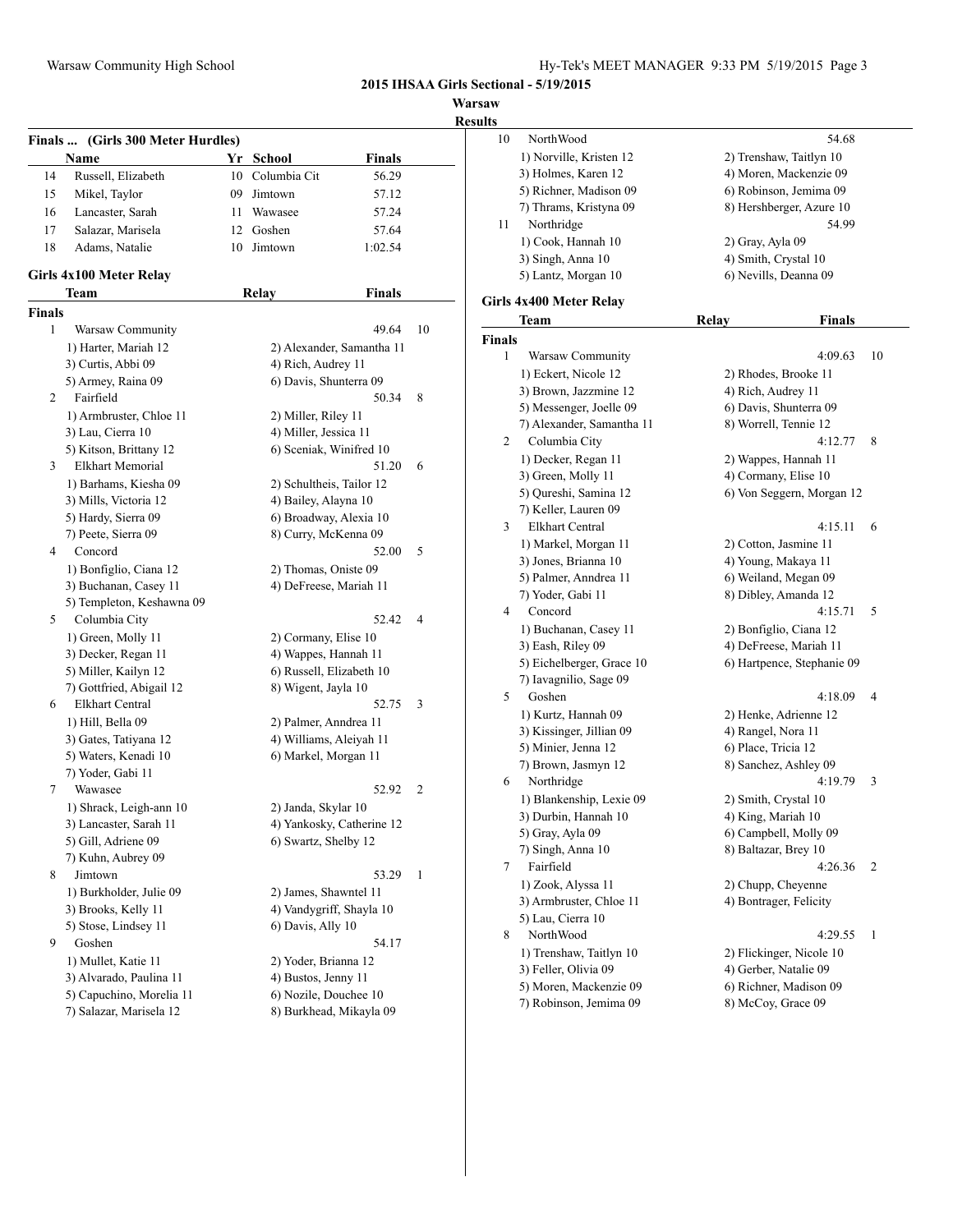**Warsaw**

|               |                                             |                                               |                | results        |                                                |    |                           |                |                |
|---------------|---------------------------------------------|-----------------------------------------------|----------------|----------------|------------------------------------------------|----|---------------------------|----------------|----------------|
|               | Finals  (Girls 4x400 Meter Relay)           |                                               |                | 9              | <b>Elkhart Memorial</b><br>1) Zoller, Alisa 12 |    | 2) Hernandez, Francine 10 | 12:19.77       |                |
| 9             | <b>Team</b>                                 | Relay<br><b>Finals</b><br>4:32.68             |                |                | 3) Crane, Jenna 11                             |    | 4) Bell, Kayla 09         |                |                |
|               | Wawasee                                     |                                               |                |                | 5) Luft, Melissa 10                            |    | 6) Cannan, Hope 11        |                |                |
|               | 1) Lamle, Hannah-Marie 09                   | 2) Kuhn, Aubrey 09<br>4) Shrack, Leigh-ann 10 |                |                |                                                |    |                           |                |                |
|               | 3) Lancaster, Sarah 11                      |                                               |                |                | <b>Girls High Jump</b>                         |    |                           |                |                |
|               | 5) Harden, Sarah 12                         | 6) Janda, Skylar 10                           |                |                | Name                                           |    | Yr School                 | Finals         |                |
| 10            | 7) Hardy, Liz 10<br><b>Elkhart Memorial</b> | 8) Swartz, Molly 10<br>5:06.22                |                | <b>Finals</b>  |                                                |    |                           |                |                |
|               | 1) Maddox, Tonisha 12                       | 2) Bell, Katlyn 09                            |                | 1              | Brown, Jazzmine                                |    | 12 Warsaw Commu           | $5 - 02.00$    | - 10           |
|               | 3) Woodley, Keondia 12                      | 4) Bell, Kayla 09                             |                | $\overline{c}$ | Day, Alexie                                    | 09 | Warsaw Commu              | J5-02.00       | 8              |
|               | 5) Huber, Kirstin 10                        | 6) Mills, Victoria 12                         |                | 3              | Duryea, Nicole                                 | 12 | Jimtown                   | 5-01.00        | 6              |
|               | 7) Moore, Sierra 12                         | 8) Cannan, Hope 11                            |                | 4              | Burdge, Sydney                                 |    | 12 Columbia Cit           | 5-00.00        | 5              |
|               |                                             |                                               |                | 5              | Corbett, Maria                                 | 12 | Goshen                    | J5-00.00       | 3.5            |
|               | Girls 4x800 Meter Relay                     |                                               |                | 5              | Buchanan, Casey                                |    | 11 Concord                | J5-00.00       | 3.5            |
|               | Team                                        | Relay<br><b>Finals</b>                        |                | $\overline{7}$ | Schultheis, Tailor                             |    | 12 Elkhart Memo           | $4 - 10.00$    | 1.5            |
| <b>Finals</b> |                                             |                                               |                | 7              | Hurtekant, Raelle                              |    | 11 Jimtown                | $4 - 10.00$    | 1.5            |
| -1            | Goshen                                      | 9:45.76                                       | 10             | 8              | Qureshi, Samina                                |    | 12 Columbia Cit           | $J4-10.00$     |                |
|               | 1) Kissinger, Jillian 09                    | 2) Henke, Adrienne 12                         |                | 9              | Axsom, Skylar                                  |    | 10 Elkhart Memo           | J4-08.00       |                |
|               | 3) Kurtz, Hannah 09                         | 4) Rangel, Nora 11                            |                | 9              | Lau, Cierra                                    |    | 10 Fairfield              | J4-08.00       |                |
|               | 5) Castillo, Beatriz 12                     | 6) Place, Tricia 12                           |                | 10             | Potter, Kyrie                                  |    | 11 Goshen                 | 4-08.00        |                |
|               | 7) Brown, Jasmyn 12                         | 8) Sanchez, Ashley 09                         |                | 13             | Trippel, Carleigh                              |    | 09 NorthWood              | 4-06.00        |                |
| 2             | Warsaw Community                            | 9:56.55                                       | 8              | 13             | Cunningham, Ella                               | 09 | Concord                   | 4-06.00        |                |
|               | 1) Orr, Charlene 10                         | 2) Hooks, Mallory 10                          |                | 13             | Karasek, Mikayla                               | 11 | <b>Elkhart Cent</b>       | 4-06.00        |                |
|               | 3) Rhodes, Brooke 11                        | 4) Miller, Allison 10                         |                | 13             | Batie, Nicole                                  | 10 | <b>Elkhart Cent</b>       | 4-06.00        |                |
|               | 5) Craig, Anna 10                           | 6) Orr, Lauren 10                             |                | 13             |                                                | 09 | Northridge                | 4-06.00        |                |
|               | 7) Beckham, Mia 09                          | 8) Dawson, Hannah 11                          |                |                | Campbell, Molly                                |    | Wawasee                   |                |                |
| 3             | Northridge                                  | 10:03.33                                      | 6              | 18             | Lamle, Hannah-Marie                            | 09 |                           | 4-04.00        |                |
|               | 1) Durbin, Hannah 10                        | 2) Blyly, Morgan 11                           |                | 18             | Bright, Seaquinn                               | 10 | Wawasee                   | 4-04.00        |                |
|               | 3) Love, McKenzie 10                        | 4) King, Mariah 10                            |                | 18             | Robinson, Jemima                               | 09 | NorthWood                 | 4-04.00        |                |
|               | 5) Campbell, Molly 09                       | 6) Adams, Mackenzie 09                        |                | ---            | Staltari, Anna                                 |    | 09 Northridge             | NH             |                |
|               |                                             | 8) Baltazar, Brey 10                          |                |                | <b>Girls Pole Vault</b>                        |    |                           |                |                |
| 4             | Wawasee                                     | 10:32.33                                      | 5              |                | Name                                           |    | Yr School                 | <b>Finals</b>  |                |
|               | 1) Kuhn, Aubrey 09                          | 2) Harden, Sarah 12                           |                | Finals         |                                                |    |                           |                |                |
|               | 3) Atwood, Reagan 09                        | 4) Bame, Delanie 10                           |                | 1              | Lemon, Rebecca                                 |    | 11 Warsaw Commu           | 10-00.00       | -10            |
|               | 5) Linnemeier, Courtney 12                  | 6) Pizana, Yanelly 09                         |                | $\mathbf{2}$   | Tuttle, Andrea                                 |    | 11 NorthWood              | $9 - 00.00$    | 8              |
| 5             | Columbia City                               | 10:34.83                                      | $\overline{4}$ | 3              | Place, Tricia                                  |    | 12 Goshen                 | J9-00.00       | -6             |
|               | 1) Jagger, Alissa 09                        | 2) Von Seggern, Morgan 12                     |                | 4              | Downs, Alex                                    |    | 12 Elkhart Cent           | J9-00.00       | -5             |
|               | 3) Qureshi, Samina 12                       | 4) Keller, Lauren 09                          |                | 5              | Corbett, Maria                                 |    | 12 Goshen                 | 8-06.00        | $\overline{4}$ |
|               | 5) Rubrake, Karinna 11                      | 6) Brown, Bailie 09                           |                | 6              | Messenger, Joelle                              |    | 09 Warsaw Commu           | J8-06.00       | 3              |
|               | 7) Wappes, Hannah 11<br>Elkhart Central     | 10:37.16 3                                    |                | 7              | Yeakey, Libby                                  |    | 12 Elkhart Cent           | J8-06.00       | $\overline{2}$ |
| 6             |                                             |                                               |                |                | Disher, Kennady                                |    | 09 Elkhart Memo           | 8-00.00        |                |
|               | 1) Romero, Emma 09                          | 2) Garces, Daniela 09                         |                | 8              |                                                |    |                           |                | - 1            |
|               | 3) Pedraza, Estella 09                      | 4) Dibley, Amanda 12<br>6) Batie, Nicole 10   |                | 9              | Miller, Rachel                                 |    | 11 Jimtown                | J8-00.00       |                |
|               | 5) Dibley, Stacy 09<br>7) Shrider, Sam 09   |                                               |                | 10             | Tuttle, Leah                                   |    | 12 NorthWood              | 7-06.00        |                |
| 7             | Concord                                     | 10:55.74                                      | 2              | 10             | Dahlman, Rylee                                 |    | 10 Northridge             | 7-06.00        |                |
|               | 1) Nisen, Anna 11                           | 2) Smith, Allyse 10                           |                | 10             | Bobeck, Mackenzie                              |    | 10 Fairfield              | 7-06.00        |                |
|               | 3) Eichelberger, Grace 10                   | 4) Hogsett, Gabrielle 09                      |                | 10             | Wogomon, Hannah                                |    | 11 Northridge             | 7-06.00        |                |
|               | 5) Sullivan, Kenady 09                      |                                               |                | 14             | Busse, Taylor                                  |    | 12 Wawasee                | 7-00.00        |                |
| 8             | NorthWood                                   | 11:08.90                                      | $\mathbf{1}$   | 14             | Burkholder, Julie                              |    | 09 Jimtown                | 7-00.00        |                |
|               | 1) Jarvis, Kate                             | 2) Stutzman, Erika 09                         |                | 14             | Coy, Deea                                      |    | 12 Wawasee                | 7-00.00        |                |
|               | 3) Trippel, Carleigh 09                     | 4) McCoy, Grace 09                            |                | 17             | Cosby, Tarin                                   |    | 11 Fairfield              | $6 - 06.00$    |                |
|               | 5) McBride, Jamie 12                        | 6) Richner, Madison 09                        |                | ---            | Disher, Allyson                                |    | 12 Elkhart Memo           | NH             |                |
|               | 7) Yoder, Cassie 10                         |                                               |                |                | <b>Girls Long Jump</b>                         |    |                           |                |                |
|               |                                             |                                               |                |                | Name                                           |    | Yr School                 | <b>Prelims</b> |                |
|               |                                             |                                               |                |                |                                                |    |                           |                |                |

1 Alexander, Samantha 11 Warsaw Commu 17-02.75q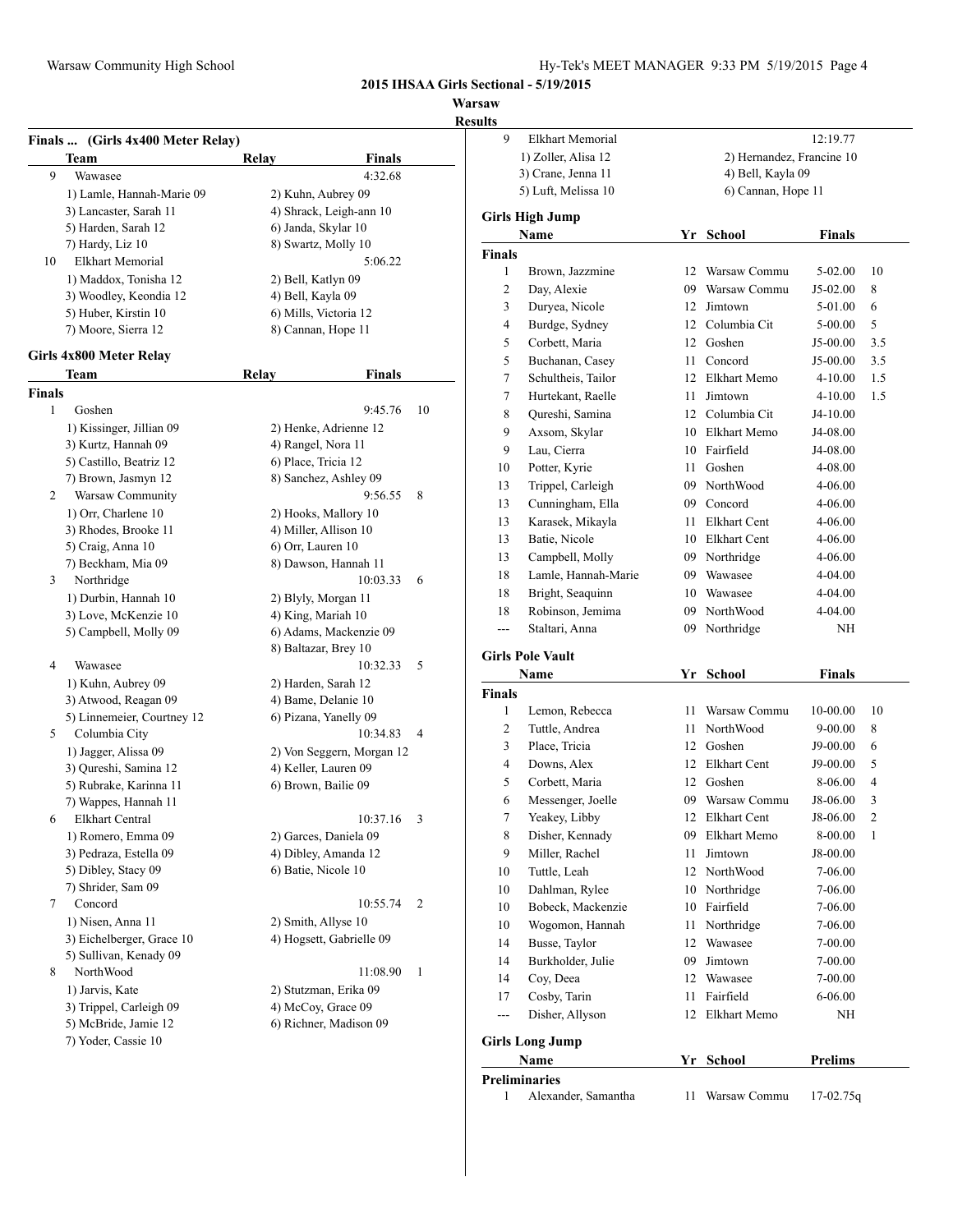**Warsaw**

|                | Warsaw Community High School     |     |                 | <b>2015 IHSAA Girls Secti</b> | Warsaw<br><b>Results</b> |
|----------------|----------------------------------|-----|-----------------|-------------------------------|--------------------------|
|                | Preliminaries  (Girls Long Jump) |     |                 |                               |                          |
|                | Name                             |     | Yr School       | <b>Prelims</b>                |                          |
| 2              | James, Shawntel                  | 11  | Jimtown         | 15-08.75q                     |                          |
| 3              | Davis, Shunterra                 |     | 09 Warsaw Commu | $15-07.25q$                   |                          |
| 4              | Cunningham, Ella                 |     | 09 Concord      | $15-01.25q$                   |                          |
| 5              | Schultheis, Tailor               |     | 12 Elkhart Memo | $15-00.50q$                   | Gi                       |
| 6              | Decker, Regan                    | 11  | Columbia Cit    | $14 - 08.25q$                 |                          |
| 7              | Harris-Jackson, Shermaine        | 11  | Concord         | $14 - 06.00q$                 | Fir                      |
| 8              | Dahlman, Rylee                   |     | 10 Northridge   | $14-04.00q$                   |                          |
| 9              | Bustos, Jenny                    | 11  | Goshen          | 14-03.25q                     |                          |
| 10             | Green, Molly                     | 11. | Columbia Cit    | 14-01.50                      |                          |
| 11             | Bonds, Daitriona                 |     | 12 Elkhart Cent | 14-01.00                      |                          |
| 12             | Axsom, Skylar                    |     | 10 Elkhart Memo | 13-07.00                      |                          |
| 13             | Trenshaw, Taitlyn                |     | 10 NorthWood    | 13-05.75                      |                          |
| 14             | Stose, Lindsey                   | 11  | Jimtown         | 13-05.00                      |                          |
| 15             | Atwood, Reagan                   |     | 09 Wawasee      | 13-03.00                      |                          |
| 16             | Yoder, Brianna                   |     | 12 Goshen       | 12-10.25                      |                          |
| 17             | Hardy, Liz                       |     | 10 Wawasee      | 12-01.00                      |                          |
| 18             | Nevills, Deanna                  |     | 09 Northridge   | 11-11.75                      | Gi                       |
| ---            | Palmer, Anndrea                  | 11  | Elkhart Cent    | ND                            |                          |
| ---            | Norville, Kristen                |     | 12 NorthWood    | ND                            | Pr                       |
|                | <b>Girls Long Jump</b>           |     |                 |                               |                          |
|                | <b>Name</b>                      |     | Yr School       | Finals                        |                          |
| <b>Finals</b>  |                                  |     |                 |                               |                          |
| 1              | Alexander, Samantha              | 11  | Warsaw Commu    | 17-02.75<br>10                |                          |
| 2              | James, Shawntel                  | 11  | Jimtown         | 16-03.00<br>8                 |                          |
| 3              | Davis, Shunterra                 |     | 09 Warsaw Commu | 15-09.25<br>6                 |                          |
| 4              | Schultheis, Tailor               |     | 12 Elkhart Memo | 5<br>15-02.50                 |                          |
| 5              | Cunningham, Ella                 |     | 09 Concord      | $\overline{4}$<br>15-01.25    |                          |
| 6              | Harris-Jackson, Shermaine        |     | 11 Concord      | 3<br>14-11.75                 |                          |
| 7              | Decker, Regan                    | 11  | Columbia Cit    | 2<br>14-08.25                 |                          |
| 8              | Dahlman, Rylee                   |     | 10 Northridge   | 14-05.75<br>1                 |                          |
| 9              | Bustos, Jenny                    | 11  | Goshen          | $14 - 04.50$                  |                          |
|                | <b>Girls Shot Put</b>            |     |                 |                               |                          |
|                | Name                             |     | Yr School       | <b>Prelims</b>                |                          |
|                | <b>Preliminaries</b>             |     |                 |                               |                          |
| 1              | Cornelius, Deanna                | 12  | Elkhart Memo    | 41-04.75g                     |                          |
| 2              | Kennedy, Katlyn                  | 11  | Wawasee         | 38-05.75q                     |                          |
| 3              | Malone, Kayona                   | 11  | Elkhart Memo    | 34-09.75q                     |                          |
| $\overline{4}$ | Decker, Emily                    | 10  | Elkhart Cent    | 33-09.75g                     |                          |
| 5              | Bailey, Emily                    | 11  | Warsaw Commu    | $32 - 10.75q$                 |                          |
| 6              | Rodriguez, Kassandra             | 10  | Goshen          | $32 - 10.00q$                 |                          |
|                | Desenberg, Page                  | 10  | Warsaw Commu    | $31 - 11.75q$                 |                          |
| 7              |                                  | 11  | Elkhart Cent    | $31-09.75q$                   | Gi                       |
| 8              | Bonds, Destiny                   |     |                 |                               |                          |
| 9              | Hagar, Andrea                    | 11  | Fairfield       | $31-08.75q$                   |                          |
| 10             | Siegel, Hannah                   | 11  | Fairfield       | 30-08.75                      |                          |
| 11             | Ondrla, Grace                    | 11  | Wawasee         | 30-02.50                      |                          |
| 12             | Marsh, ZaCarra                   | 10  | Concord         | 29-09.50                      |                          |
| 13             | Maxie, Arianna                   | 11  | Jimtown         | 29-04.75                      |                          |
| 14             | Ottinger, Loren                  | 12  | Columbia Cit    | 29-04.50                      |                          |
| 15             |                                  | 10  | Goshen          | 29-01.75                      |                          |
| 16             | Rodriguez, Suzette               |     | 12 Columbia Cit | 28-11.00                      | Fir                      |
| 17             | Burdge, Sydney<br>Wagner, Kassy  | 12  | Northridge      | 28-04.00                      |                          |

| lts                          |                                         |          |                                  |                 |                         |
|------------------------------|-----------------------------------------|----------|----------------------------------|-----------------|-------------------------|
| 19                           | Bartley, Heather                        | 11       | NorthWood                        | 27-04.00        |                         |
| 20                           | Miller, Carlee                          | 10       | Jimtown                          | 26-08.25        |                         |
| 20                           | Coil, Anna                              | 09       | Northridge                       | 26-08.25        |                         |
| 22                           | Wilhelm, Nicole                         | 11       | Concord                          | 26-04.00        |                         |
| 23                           | Marks, Melina                           | 09       | NorthWood                        | 16-08.00        |                         |
|                              | Girls Shot Put                          |          |                                  |                 |                         |
|                              | Name                                    |          | Yr School                        | <b>Finals</b>   |                         |
| Finals                       |                                         |          |                                  |                 |                         |
| 1                            | Cornelius, Deanna                       | 12       | Elkhart Memo                     | 41-04.75        | 10                      |
| 2                            | Kennedy, Katlyn                         | 11       | Wawasee                          | 38-07.00        | 8                       |
| 3                            | Malone, Kayona                          | 11       | Elkhart Memo                     | 37-08.25        | 6                       |
| 4                            | Rodriguez, Kassandra                    |          | 10 Goshen                        | 35-02.75        | 5                       |
| 5                            | Decker, Emily                           |          | 10 Elkhart Cent                  | 34-05.25        | 4                       |
| 6                            | Bailey, Emily                           | 11       | Warsaw Commu                     | 32-10.75        | 3                       |
| 7                            | Desenberg, Page                         |          | 10 Warsaw Commu                  | 31-11.75        | 2                       |
| 8                            | Bonds, Destiny                          | 11       | <b>Elkhart Cent</b>              | 31-11.25        | 1                       |
| 9                            | Hagar, Andrea                           | 11       | Fairfield                        | 31-08.75        |                         |
|                              | <b>Girls Discus Throw</b>               |          |                                  |                 |                         |
|                              | Name                                    |          | Yr School                        | <b>Prelims</b>  |                         |
|                              | Preliminaries                           |          |                                  |                 |                         |
| 1                            | Cornelius, Deanna                       | 12       | Elkhart Memo                     | $123 - 00q$     |                         |
| 2                            | Hagar, Andrea                           | 11       | Fairfield                        | $105 - 10q$     |                         |
| 3                            | Winters, Hannah                         | 12       | Wawasee                          | $103 - 03q$     |                         |
| 4                            | Tuttle, Brianna                         |          | 12 NorthWood                     | $95 - 04q$      |                         |
| 5                            | Doloman, Katlyn                         | 11       | <b>Elkhart Cent</b>              | $93-09q$        |                         |
| 6                            | Manges, Alexis                          |          | 10 Wawasee                       | $93-07q$        |                         |
| 7                            | Siegel, Hannah                          | 11       | Fairfield                        | $93 - 06q$      |                         |
| 8                            | Soptich, Mary                           |          | 10 Elkhart Memo                  | $93 - 04q$      |                         |
| 9                            | Bailey, Emily                           | 11       | Warsaw Commu                     | $93-00q$        |                         |
| 10                           | Bonds, Destiny                          | 11       | <b>Elkhart Cent</b>              | 91-05           |                         |
| $11\,$                       | Coil, Anna                              | 09       | Northridge                       | 87-08           |                         |
| 12                           | Wilhelm, Nicole                         | 11       | Concord                          | 87-02           |                         |
| 13                           | Lilly, Madison                          | 11       | Jimtown                          | 82-00           |                         |
| 14                           | Buckles, Alyssa                         | 11       | Elkhart Chri                     | 80-04           |                         |
| 15                           | Bartley, Heather                        | 11       | NorthWood                        | 79-07           |                         |
| 16                           | Clark, MaKla                            | 10       | Goshen                           | 78-03           |                         |
| 17                           | Kronk, Riley                            | 09       | Concord                          | 73-00           |                         |
| 18                           | Nichols, Natalie                        | 11       | Warsaw Commu                     | 72-07           |                         |
| 19                           | Ottinger, Loren                         | 12       | Columbia Cit                     | $71 - 10$       |                         |
| 20                           | Miller, Paige                           | 10       | Jimtown                          | $69-10$         |                         |
| 21                           | Burdge, Sydney                          |          | 12 Columbia Cit                  | 69-06           |                         |
| ---<br>---                   | Fletcher, Mallory<br>Rodriguez, Suzette | 11<br>10 | Northridge<br>Goshen             | ND<br>ND        |                         |
|                              |                                         |          |                                  |                 |                         |
|                              | <b>Girls Discus Throw</b>               |          |                                  |                 |                         |
|                              | Name                                    | Yr       | School                           | <b>Finals</b>   |                         |
| Finals                       | Cornelius, Deanna                       | 12       | Elkhart Memo                     |                 | 10                      |
| 1<br>$\sqrt{2}$              | Hagar, Andrea                           | 11       | Fairfield                        | 123-00          |                         |
|                              |                                         | 12       |                                  | 105-10          | 8                       |
| 3<br>$\overline{\mathbf{4}}$ | Winters, Hannah<br>Manges, Alexis       | 10       | Wawasee                          | 103-03<br>96-11 | 6<br>5                  |
|                              | Tuttle, Brianna                         |          | Wawasee                          |                 |                         |
|                              |                                         |          | 12 NorthWood                     | 95-04           | $\overline{\mathbf{4}}$ |
| 5                            |                                         |          |                                  |                 |                         |
| $\boldsymbol{6}$<br>7        | Doloman, Katlyn<br>Siegel, Hannah       | 11<br>11 | <b>Elkhart Cent</b><br>Fairfield | 94-05<br>93-06  | 3<br>2                  |